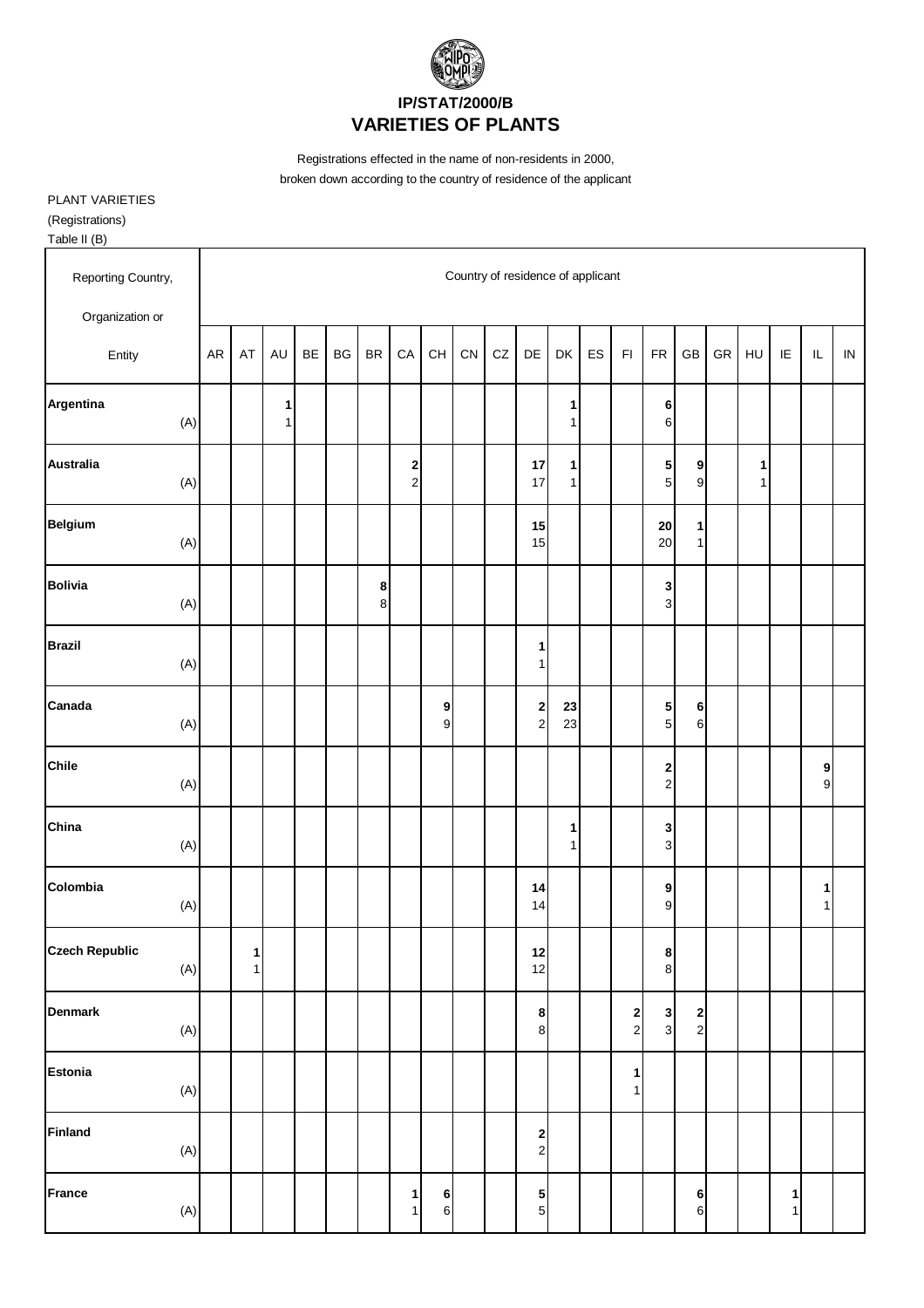

Enregistrements effectués au nom de non-résidents en 2000, répartis selon le pays de résidence du déposant

> OBTENTIONS VÉGÉTALES (Enregistrements) Tableau II (B)

|                                |            | Pays de résidence du déposant |                        |    |           |                              |           |                             |    |    |           |           |        |                                | Pays,     |                   |                   |                     |                  |                                                         |
|--------------------------------|------------|-------------------------------|------------------------|----|-----------|------------------------------|-----------|-----------------------------|----|----|-----------|-----------|--------|--------------------------------|-----------|-------------------|-------------------|---------------------|------------------|---------------------------------------------------------|
| $\mathsf{I}\mathsf{T}$         | JP         | $\mathsf{KR}\xspace$          | $\mathsf{L}\mathsf{I}$ | LU | <b>MX</b> | <b>NL</b>                    | <b>NO</b> | $N\!Z$                      | PL | PT | <b>RO</b> | <b>RU</b> | SE     | SK                             | <b>TR</b> | US                | ZA                | Others<br>Autres    | <b>TOTAL</b>     | Organisation ou<br>Entité                               |
| 1<br>$\mathbf{1}$              |            |                               |                        |    |           |                              |           | 8<br>8                      |    |    |           |           |        |                                |           | 36<br>36          | 1<br>1            | 4<br>$\overline{4}$ | 58               | Argentine<br>58 (A)                                     |
| $\mathbf{3}$<br>$\overline{3}$ | $12$<br>12 |                               |                        |    |           | 31<br>31                     |           | 14<br>14                    |    |    |           |           |        |                                |           | 41<br>41          | 1<br>$\mathbf{1}$ |                     | 137<br>137 $(A)$ | <b>Australie</b>                                        |
|                                |            |                               |                        |    |           | 45<br>45                     |           |                             |    |    |           |           |        | 1<br>$\mathbf{1}$              |           | 1<br>$\mathbf{1}$ |                   |                     | 83               | <b>Belgique</b><br>83 (A)                               |
|                                |            |                               |                        |    |           |                              |           |                             |    |    |           |           |        |                                |           |                   |                   |                     | 11               | <b>Bolivie</b><br>11(A)                                 |
|                                |            |                               |                        |    |           | 3<br>3                       |           |                             |    |    |           |           |        |                                |           | 1<br>$\mathbf{1}$ |                   |                     | 5                | <b>Brésil</b><br>5(A)                                   |
| 1<br>1                         |            |                               |                        |    |           | $\boldsymbol{9}$<br>9        |           |                             |    |    |           |           | 5<br>5 | $\mathbf{1}$<br>1              |           | 98<br>98          |                   |                     | 159<br>159(A)    | Canada                                                  |
| 1<br>1                         |            |                               |                        |    |           | 15<br>15                     |           | ${\bf 5}$<br>$\overline{5}$ |    |    |           |           |        |                                |           | 12<br>12          | 1<br>1            |                     | 45               | Chili<br>45 (A)                                         |
|                                |            |                               |                        |    |           | 1<br>$\mathbf{1}$            |           |                             |    |    |           |           |        |                                |           |                   |                   |                     | 5                | Chine<br>5(A)                                           |
| 1<br>1                         |            |                               |                        |    |           | 23<br>23                     |           |                             |    |    |           |           |        |                                |           |                   |                   |                     | 48               | Colombie<br>48 (A)                                      |
| 1 <br>1                        |            |                               |                        |    |           | 9<br>$\mathsf g$             |           |                             |    |    |           |           |        | $\mathbf{3}$<br>3 <sup>1</sup> |           | 1<br>1            |                   |                     |                  | République<br>tchèque<br>35<br>$35$ (A)                 |
|                                |            |                               |                        |    |           | 1<br>$\mathbf{1}$            |           |                             |    |    |           |           | 3<br>3 |                                |           |                   |                   |                     | 19               | Danemark<br>19(A)                                       |
|                                |            |                               |                        |    |           |                              |           |                             |    |    |           |           |        |                                |           |                   |                   |                     | $\mathbf{1}$     | <b>Estonie</b><br>1(A)                                  |
|                                |            |                               |                        |    |           | $\mathbf{1}$<br>$\mathbf{1}$ | 1<br>1    |                             |    |    |           |           |        |                                |           |                   |                   |                     |                  | Finlande<br>$\begin{bmatrix} 4 \\ 4 \\ 4 \end{bmatrix}$ |
| 10<br>10                       |            |                               |                        |    |           | 23<br>23                     |           |                             |    |    |           |           |        |                                |           | $\frac{5}{5}$     |                   |                     |                  | France<br>57<br>57 (A)                                  |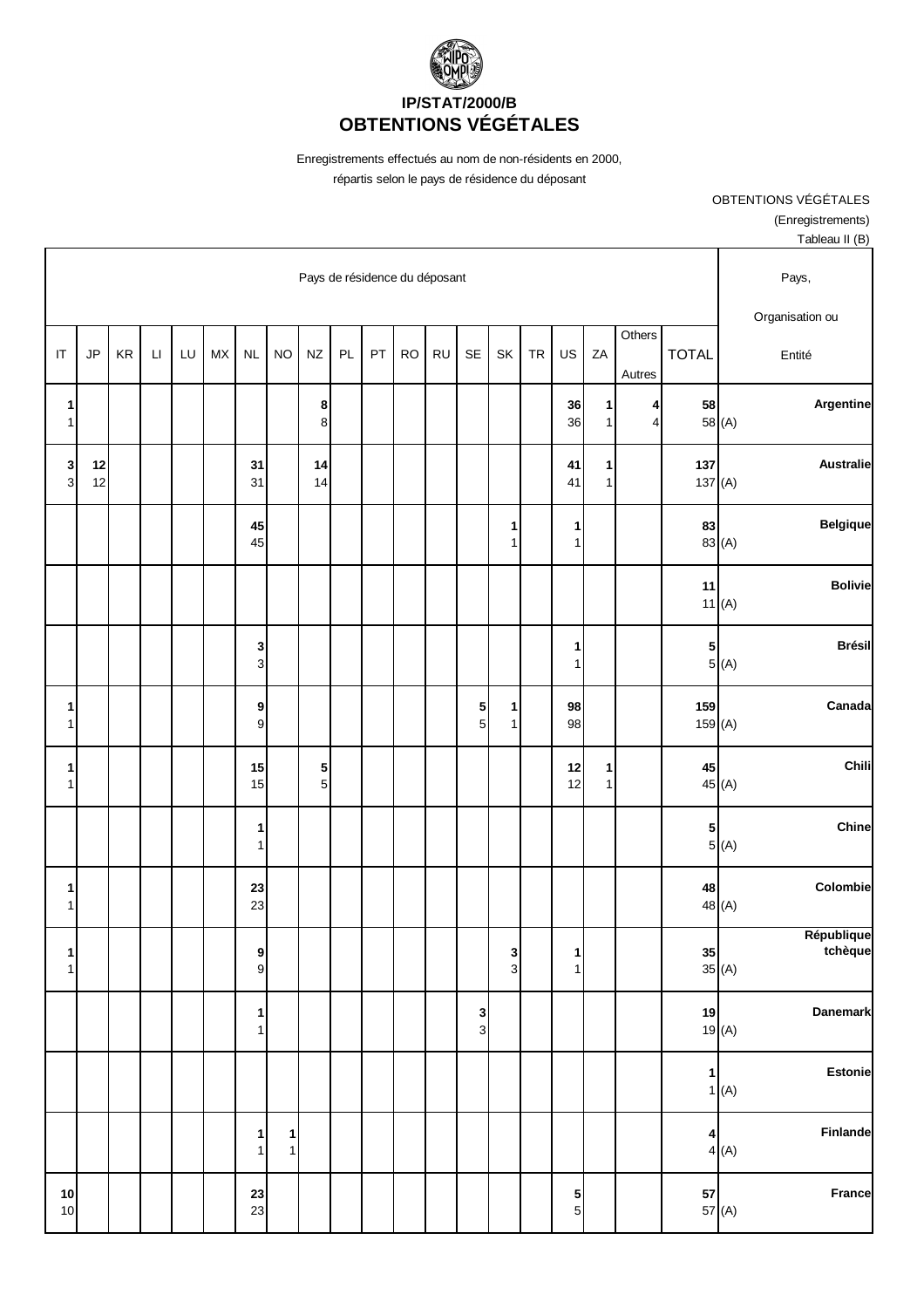

Registrations effected in the name of non-residents in 2000, broken down according to the country of residence of the applicant

PLANT VARIETIES (Registrations) Table II (B)

Reporting Country, The Country of residence of applicant Organization or Entity AR AT AU BE BG BR CA CH CN CZ DE DK ES FI FR GB GR HU IE IL IN **Germany 1 2 1 2 1** (A) | | | 1 | | | | 2 | | | 1 | | | | | 2 | | | 1 **Hungary 17** (B) | | | | | | | | | | | | | | 17 **Israel 1 19 9** (A) | | | | | | | 1 | | 19 | | | 9 **Japan 8 43 7 10 15 36** (A) | | 8 | | | | | | | | | 43 | 7 | | | 10 | 15 | | | | 36 **Mexico 9** (A) | | | | | | | | | | | | | 9 **Netherlands 10 15 9 2 13 1 7** (A) | | | 10 | | | | | | | 15 | 9 | 2 | | 13 | 1 | | | | | 7 **New Zealand 16 13 1 14** (A) | | 16 | | | | | | | | 13 | | | | 1| 14 **Norway 6 2 2** (A) | | | | | | | | | | 6 2 | 2 **Paraguay** (A)  $\begin{bmatrix} |A| \ 4 \end{bmatrix}$  **4**  $(A)$  4 **Poland 1 2 109 29 4 23** (A) | 1 | | | | | | | | | | | | 2 | 109 | 29 | | | | | | | 23 **Russian Federation 2 2** (A) | | | | | | | | | | | 2 | | | 2 **Slovenia** (A) **South Africa 8 3 1 9 4** (A) | | 8 | | 3 | | | | 1 | 9 | | | | | 4 **Spain 1 15** (A) | | 1 | | | | | | | | | | 15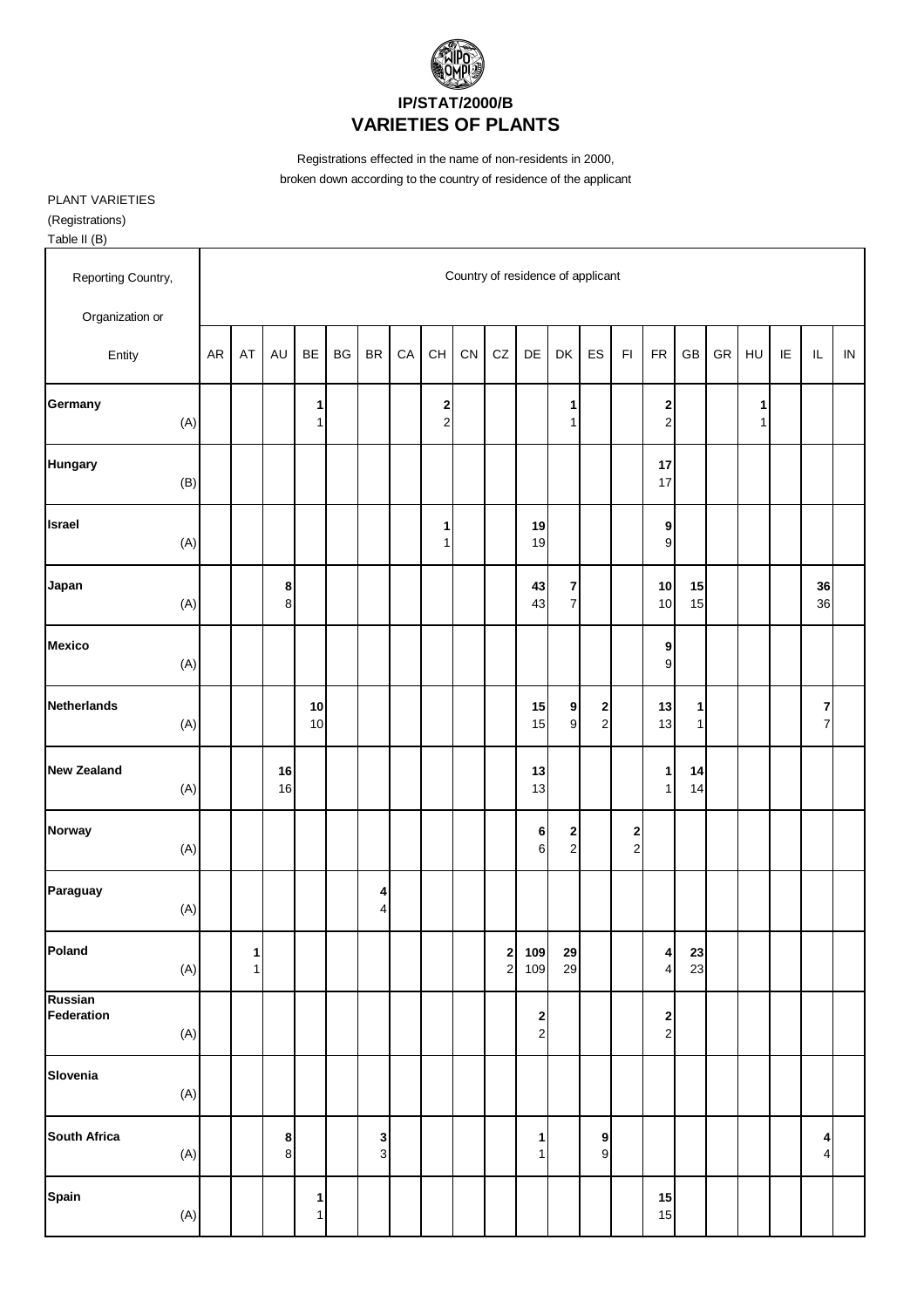

Enregistrements effectués au nom de non-résidents en 2000, répartis selon le pays de résidence du déposant

> OBTENTIONS VÉGÉTALES (Enregistrements) Tableau II (B)

|                                           |                                          |    | Pays de résidence du déposant |    |                   |                                    |           |                  |        |    |           |           |                   |    |           | Pays,                          |                   |                     |                  |                                            |                                |
|-------------------------------------------|------------------------------------------|----|-------------------------------|----|-------------------|------------------------------------|-----------|------------------|--------|----|-----------|-----------|-------------------|----|-----------|--------------------------------|-------------------|---------------------|------------------|--------------------------------------------|--------------------------------|
|                                           |                                          |    |                               |    |                   |                                    |           |                  |        |    |           |           |                   |    |           |                                |                   | Others              |                  |                                            | Organisation ou                |
| $\mathsf{I}\mathsf{T}$                    | JP                                       | KR | $\mathsf{L}\mathsf{I}$        | LU | <b>MX</b>         | <b>NL</b>                          | <b>NO</b> | NZ               | PL     | PT | <b>RO</b> | <b>RU</b> | <b>SE</b>         | SK | <b>TR</b> | US                             | ZA                | Autres              | <b>TOTAL</b>     |                                            | Entité                         |
|                                           |                                          |    |                               |    |                   | 33<br>33                           |           |                  |        |    |           |           |                   |    |           |                                |                   |                     | 40               | 40 (A)                                     | Allemagne                      |
|                                           |                                          |    |                               |    |                   | 4<br>4                             |           |                  |        |    |           |           |                   |    |           | 10<br>10                       |                   |                     | 31               | 31(B)                                      | Hongrie                        |
|                                           |                                          |    |                               |    |                   | 38<br>38                           |           | 3<br>$\mathsf 3$ |        |    |           |           |                   |    |           | $\mathbf{1}$<br>1 <sup>1</sup> |                   |                     | ${\bf 71}$       | 71(A)                                      | Israël                         |
| 19<br>19                                  |                                          |    |                               |    |                   | 114<br>114                         |           | 6<br>$\,6$       |        |    |           |           |                   |    |           | 48<br>48                       | 1<br>$\mathbf{1}$ |                     | 307<br>307(A)    |                                            | Japon                          |
| 6<br>$6\phantom{.}6$                      |                                          |    |                               |    |                   | 1<br>$\mathbf{1}$                  |           |                  |        |    |           |           |                   |    |           | 3<br>$\overline{3}$            |                   |                     | 19               | 19(A)                                      | Mexique                        |
| $\overline{\mathbf{r}}$<br>$\overline{4}$ | 1<br>$\mathbf{1}$                        |    |                               |    |                   |                                    |           |                  | 1<br>1 |    |           |           |                   |    |           | $\overline{7}$<br>$\mathbf{z}$ | 2<br>$\mathbf 2$  | 4<br>4              | 76               | 76 (A)                                     | Pays-Bas                       |
|                                           | 8<br>8                                   |    |                               |    |                   | ${\bf 20}$<br>20                   |           |                  |        |    |           |           |                   |    |           | $\boldsymbol{8}$<br>$\bf 8$    |                   |                     | 80               | 80 (A)                                     | Nouvelle-Zélande               |
|                                           |                                          |    |                               |    | 1<br>$\mathbf{1}$ |                                    |           |                  |        |    |           |           | 1<br>$\mathbf{1}$ |    |           |                                |                   |                     | 12               | 12(A)                                      | Norvège                        |
|                                           |                                          |    |                               |    |                   |                                    |           |                  |        |    |           |           |                   |    |           |                                |                   | 3<br>$\overline{3}$ | $\overline{7}$   | 7(A)                                       | Paraguay                       |
|                                           | 5<br>$\overline{5}$                      |    |                               |    |                   | 105<br>105                         |           |                  |        |    |           |           | $\mathbf{1}$<br>1 |    |           | 16<br>16                       |                   |                     | 295<br>295 $(A)$ |                                            | Pologne                        |
|                                           |                                          |    |                               |    |                   |                                    |           |                  |        |    |           |           |                   |    |           | $\mathbf{1}$<br>1              |                   | 10<br>10            | 15               | 15(A)                                      | Fédération de<br><b>Russie</b> |
|                                           |                                          |    |                               |    |                   | $\begin{array}{c} \n2 \end{array}$ |           |                  |        |    |           |           |                   |    |           |                                |                   |                     |                  | $\begin{bmatrix} 2 \\ 2 \end{bmatrix}$ (A) | Slovénie                       |
|                                           | $\begin{array}{c} \n2 \\ 2\n\end{array}$ |    |                               |    |                   | 37<br>37                           |           | $\frac{5}{5}$    |        |    |           |           |                   |    |           | 41<br>41                       |                   |                     | 110<br>110 $(A)$ |                                            | Afrique du Sud                 |
| $\overline{9}$<br>$\overline{9}$          |                                          |    |                               |    |                   | $\frac{3}{3}$                      |           |                  |        |    |           |           |                   |    |           |                                |                   |                     | 28               | 28(A)                                      | Espagne                        |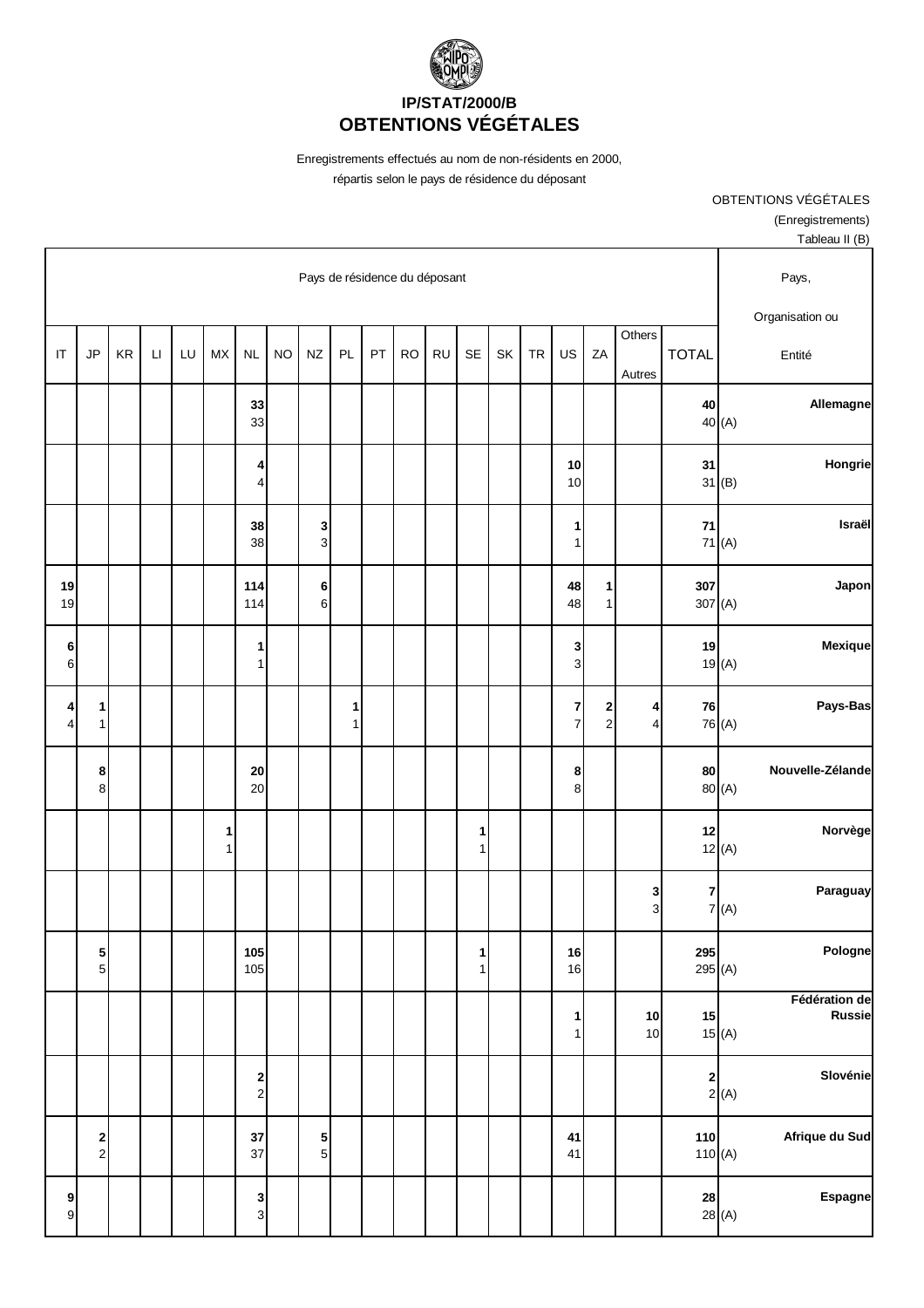

Registrations effected in the name of non-residents in 2000, broken down according to the country of residence of the applicant

PLANT VARIETIES (Registrations) Table II (B)

| 1001011                                                |                                   |    |                   |           |           |                |                      |          |    |                     |                    |                   |    |    |           |    |    |        |                     |          |    |
|--------------------------------------------------------|-----------------------------------|----|-------------------|-----------|-----------|----------------|----------------------|----------|----|---------------------|--------------------|-------------------|----|----|-----------|----|----|--------|---------------------|----------|----|
| Reporting Country,                                     | Country of residence of applicant |    |                   |           |           |                |                      |          |    |                     |                    |                   |    |    |           |    |    |        |                     |          |    |
| Organization or                                        |                                   |    |                   |           |           |                |                      |          |    |                     |                    |                   |    |    |           |    |    |        |                     |          |    |
| Entity                                                 | <b>AR</b>                         | AT | <b>AU</b>         | <b>BE</b> | <b>BG</b> | <b>BR</b>      | CA                   | CH       | CN | CZ                  | DE                 | DK                | ES | F1 | <b>FR</b> | GB | GR | HU     | IE                  | IL       | IN |
| <b>Sweden</b><br>(A)                                   |                                   |    |                   |           |           |                |                      |          |    |                     | 1<br>1             | 1<br>1            |    |    |           |    |    |        |                     |          |    |
| <b>Switzerland</b><br>(A)                              |                                   |    | 1<br>1            |           |           |                |                      |          |    | $\overline{4}$<br>4 | 33<br>33           |                   |    |    | 11<br>11  |    |    |        |                     |          |    |
| <b>United Kingdom</b><br>(A)                           |                                   |    | $\mathbf{1}$<br>1 | 3<br>3    |           |                | 1<br>1               |          |    |                     | 20<br>20           | 1<br>$\mathbf{1}$ |    |    | 13<br>13  |    |    |        | 2<br>$\overline{2}$ |          |    |
| <b>United States of</b><br>America<br>(A)              |                                   |    | 15                | 12        |           | $\overline{2}$ | 12<br>$\overline{2}$ |          |    |                     | 73<br>$\mathbf{3}$ | 25<br>1           | 1  |    | 9         | 35 |    |        |                     | 3        |    |
| (B)                                                    |                                   |    | 15                | 12        |           | $\overline{c}$ | 10                   |          |    |                     | 70                 | 24                | 1  |    | 9         | 35 |    |        |                     | 3        |    |
| <b>Uruguay</b><br>(A)                                  |                                   |    |                   |           |           |                |                      |          |    |                     |                    |                   |    |    |           |    |    |        |                     |          |    |
| <b>Community Plant</b><br><b>Variety Office</b><br>(A) |                                   |    | 15<br>15          |           |           |                | 1<br>1               | 15<br>15 |    | 1<br>1              |                    |                   |    |    |           |    |    | 2<br>2 |                     | 25<br>25 |    |